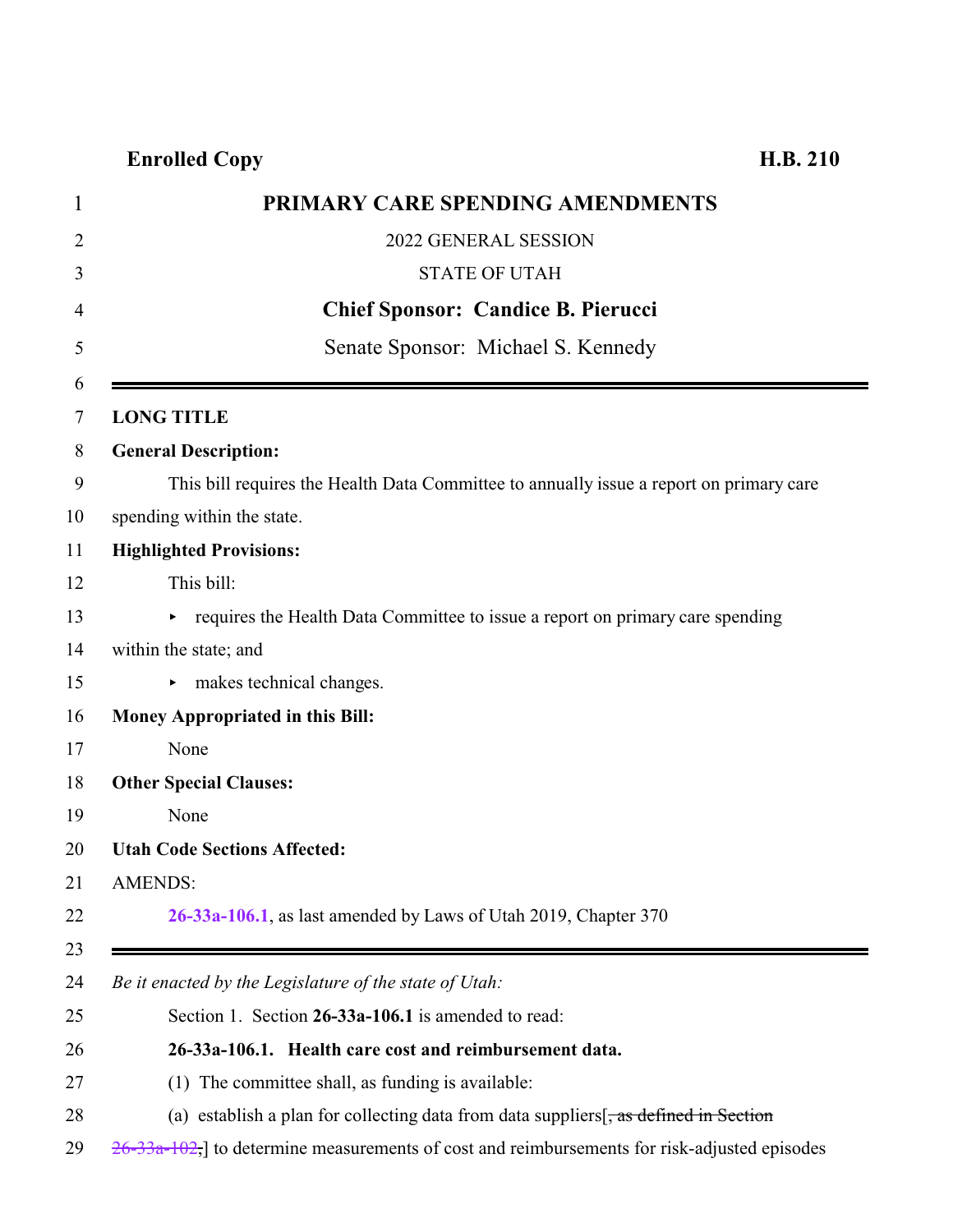**H.B. 210 Enrolled Copy**

| 30 | of health care;                                                                                    |
|----|----------------------------------------------------------------------------------------------------|
| 31 | (b) share data regarding insurance claims and an individual's and small employer                   |
| 32 | group's health risk factor and characteristics of insurance arrangements that affect claims and    |
| 33 | usage with the Insurance Department, only to the extent necessary for:                             |
| 34 | (i) risk adjusting; and                                                                            |
| 35 | (ii) the review and analysis of health insurers' premiums and rate filings; and                    |
| 36 | (c) assist the Legislature and the public with awareness of, and the promotion of,                 |
| 37 | transparency in the health care market by reporting on:                                            |
| 38 | (i) geographic variances in medical care and costs as demonstrated by data available to            |
| 39 | the committee; and                                                                                 |
| 40 | (ii) rate and price increases by health care providers:                                            |
| 41 | (A) that exceed the Consumer Price Index - Medical as provided by the United States                |
| 42 | Bureau of Labor Statistics;                                                                        |
| 43 | (B) as calculated yearly from June to June; and                                                    |
| 44 | (C) as demonstrated by data available to the committee;                                            |
| 45 | (d) provide on at least a monthly basis, enrollment data collected by the committee to a           |
| 46 | not-for-profit, broad-based coalition of state health care insurers and health care providers that |
| 47 | are involved in the standardized electronic exchange of health data as described in Section        |
| 48 | $31A-22-614.5$ , to the extent necessary:                                                          |
| 49 | (i) for the department or the Medicaid Office of the Inspector General to determine                |
| 50 | insurance enrollment of an individual for the purpose of determining Medicaid third party          |
| 51 | liability;                                                                                         |
| 52 | (ii) for an insurer that is a data supplier, to determine insurance enrollment of an               |
| 53 | individual for the purpose of coordination of health care benefits; and                            |
| 54 | (iii) for a health care provider, to determine insurance enrollment for a patient for the          |
| 55 | purpose of claims submission by the health care provider;                                          |
| 56 | (e) coordinate with the State Emergency Medical Services Committee to publish data                 |
| 57 | regarding air ambulance charges under Section 26-8a-203; [and]                                     |